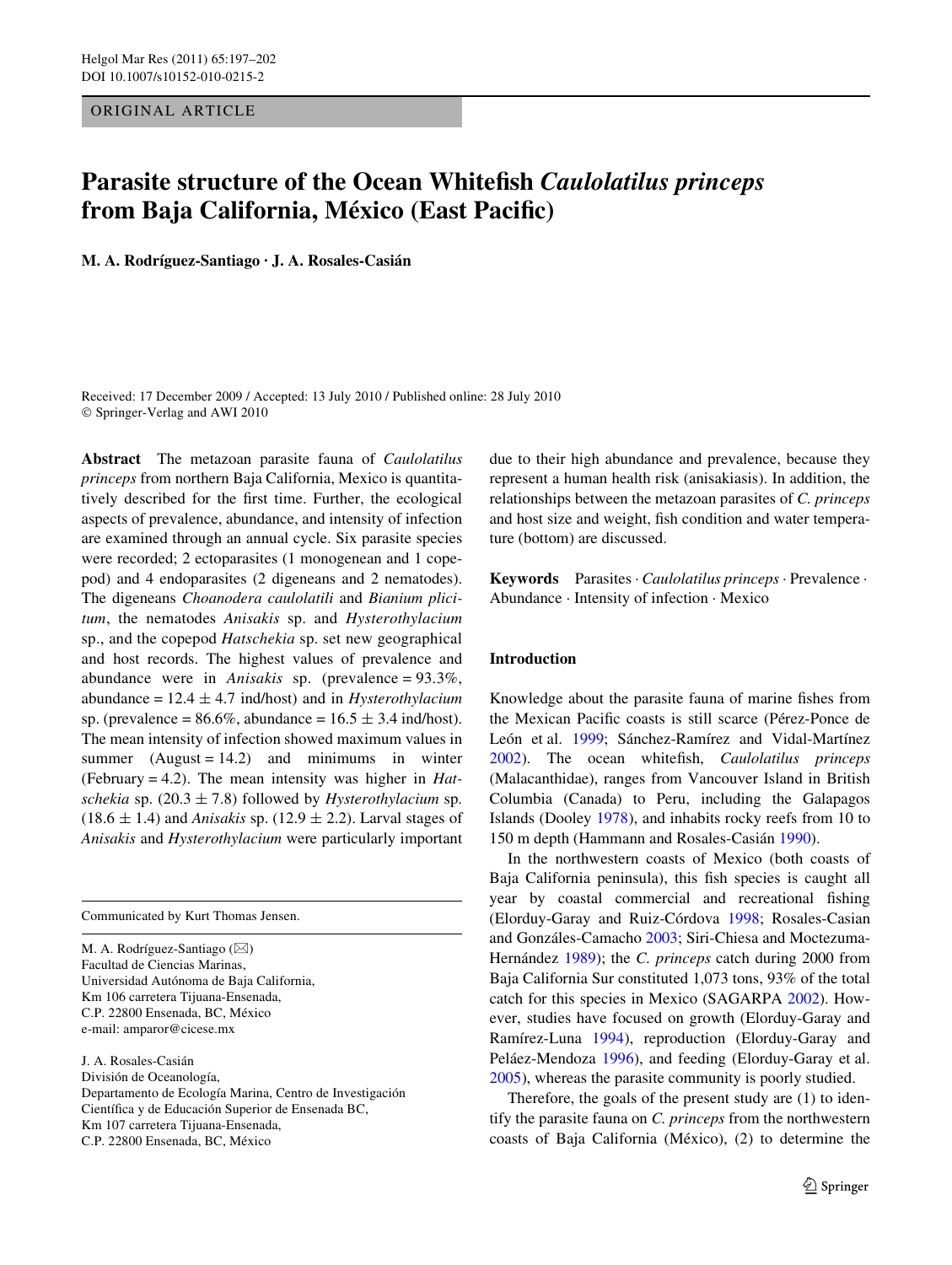parasite community structure by their prevalence, abundance, intensity of infection and its variability through an annual cycle, and (3) to determine the relationships between parasite abundance and host size and weight, condition factor and water temperature.

## **Materials and methods**

Ocean white fish specimens were captured in the coast of San Quintín, Baja California, México by sport-fishing boats during 2005. The fishing area is in the Pacific Ocean outside of Bahía de San Quintín (30°33′37″ N; 115°56′33″ W), located 310 km south from the California border (USA) and 6 km from El Molino Viejo harbor (Old Mill). Fishing harvests pelagic and bottom fish species (Rosales-Casian and Gonzáles-Camacho [2003;](#page-5-2) Rodríguez-Santiago and Rosales-Casián [2008\)](#page-5-5) from surface to 150 m depth and as far as 50 km from rocky point Punta Entrada, outside of the bay. The whitefish individuals were captured from different rocky reefs in the area with random sampling which was dependent upon the boat catches.

Surface water temperatures (°C) during 2005 were obtained from boat captain reports. Temperatures at 50–140 m depth were obtained from station 107.32 of the IMECOCAL cruises (Lat. 30°27.288' N, Long. 116°9.696' W), located close to Isla San Martin (García-Córdova et al. [2005](#page-4-6)).

The site was sampled bimonthly, and parasite information was grouped by seasons: spring (April and June), summer (August), autumn (October), and winter (December and February). Ocean whitefish was identified using Miller and Lea ([1972\)](#page-5-6). All specimens were measured using total length (mm, LT) and weighed (g) with a digital balance Accu-Lab  $(6 \text{ kg})$ ; white fish individuals ranged 370–510 mm LT, those lengths represented a range of 13–21 years old (Elorduy-Garay et al. [2005](#page-4-5); Manríquez-Ledezma [2009](#page-5-7)). The Fulton's Condition Factor (Ricker [1975](#page-5-8)) was calculated for each specimen of *C. princeps* as:  $K = [W/TL^3]$ 100,000 where:  $W = weight$  (g) and  $TL = total$  length (mm).

Specimens were dissected, and organs stored in plastic bags on ice. In the laboratory, internal organs (gills, liver, spleen, intestine, pyloric cecum, heart, gonads, and digestive tract) and external structures (skin and fins) were examined under a stereoscopic microscope, and all parasites were removed. Monogeneans and digeneans were fixed in AFA (acetic acid-formaldehyde-alcohol) solution for 2–24 h, then preserved in ethylic alcohol (70%), and stained with Gomori's trichromic stain (Vidal-Martínez et al. [2002\)](#page-5-9). Nematodes were fixed in Berland's liquid, preserved in ethylic alcohol (70%), cleared with a solution of phenol-ethanol (Lent's solution), and mounted on slides covered with glycerin-gelatin (Moravec et al. [1992](#page-5-10)). Copepods were first fixed in ethylic alcohol  $(70\%)$ , then cleared using a solution of glycerin-alcohol, and mounted on slides covered with glycerin-gelatin.

Identification of parasites was made using keys proposed by Yamaguti [\(1961](#page-5-11), [1963](#page-5-12), [1971](#page-5-13)), Vidal-Martínez et al. [\(2002\)](#page-5-9), Bravo-Hollis [\(1967](#page-4-7), [1982a,](#page-4-8) [b](#page-4-9)) and Anderson et al. [\(1974–](#page-4-10)1983). To determine genera, Cressey and Boyle [\(1980,](#page-4-11) [1985](#page-4-12)), Kabata [\(1979](#page-4-13), [1992a](#page-5-14), [b](#page-5-15)), and Boxshall ([2004\)](#page-4-14) were used. The parasitological material was deposited in the Laboratorio de Ecología Pesquera of the Centro de Investigación Científica y de Educación Superior de Ensenada, Baja California (CICESE), México.

Prevalence (%), abundance (number of parasites per host), and intensity (number of parasites/infected hosts) of parasites were determined according to Margolis et al.  $(1982)$ . To assess significant variations in the mean abundance of parasites over seasons, a non-parametric analysis of variance of Kruskall-Wallis (KW) was performed (Steel and Torrie [1986](#page-5-17)). Spearman rank correlations were used to assess relationships between the abundance of parasites and host size and weight, fish condition and water temperature (bottom).

## **Results**

Surface water temperature  $(^{\circ}C)$  in the area showed a mean ( $\pm$ SE) of 16.0  $\pm$  0.3°C. The highest temperature mean was in August (18.2  $\pm$  0.5°C), and lowest in February  $(14.9 \pm 0.3$ °C). At fishing depth (50-140 m), annual temperature mean was  $10.9 \pm 0.09$ °C with highest in October  $(11.5 \pm 0.20^{\circ} \text{C})$  and lowest in June  $(10.2 \pm 0.08^{\circ} \text{C})$ .

Species composition and organ specificity on *C. princeps* 

A total of 91 specimens of *C. princeps* were examined (spring  $= 15$  individuals; summer  $= 16$ ; autumn  $= 38$ ; and winter  $= 22$ ). A total number of 3,820 parasites, belonging to 6 parasite species were identified (Table [1\)](#page-2-0). They were  $1$ monogenean (*Choricotyle caulolatili*), 2 digeneans (*Choanodera caulolatili* and *Bianium plicitum*), 2 larval stages of nematodes (*Anisakis* sp. and *Hysterothylacium* sp.), and 1 copepod (*Hatschekia* sp.). The scientific names of *Choanodera caulolatili* and *Choricotyle caulolatili* are stated in full to avoid confusion.

The digestive tract was the most infested organ with 4 species. *Choanodera caulolatili* and *B. plicitum* were found in intestine and stomach. *Choricotyle caulolatili* and *Hatschekia* sp. were found on gills. *Anisakis* sp. was found in mesentery. Larvae of *Hysterothylacium* sp. were found in mesentery, stomach, intestine, and cecum (Table [1\)](#page-2-0).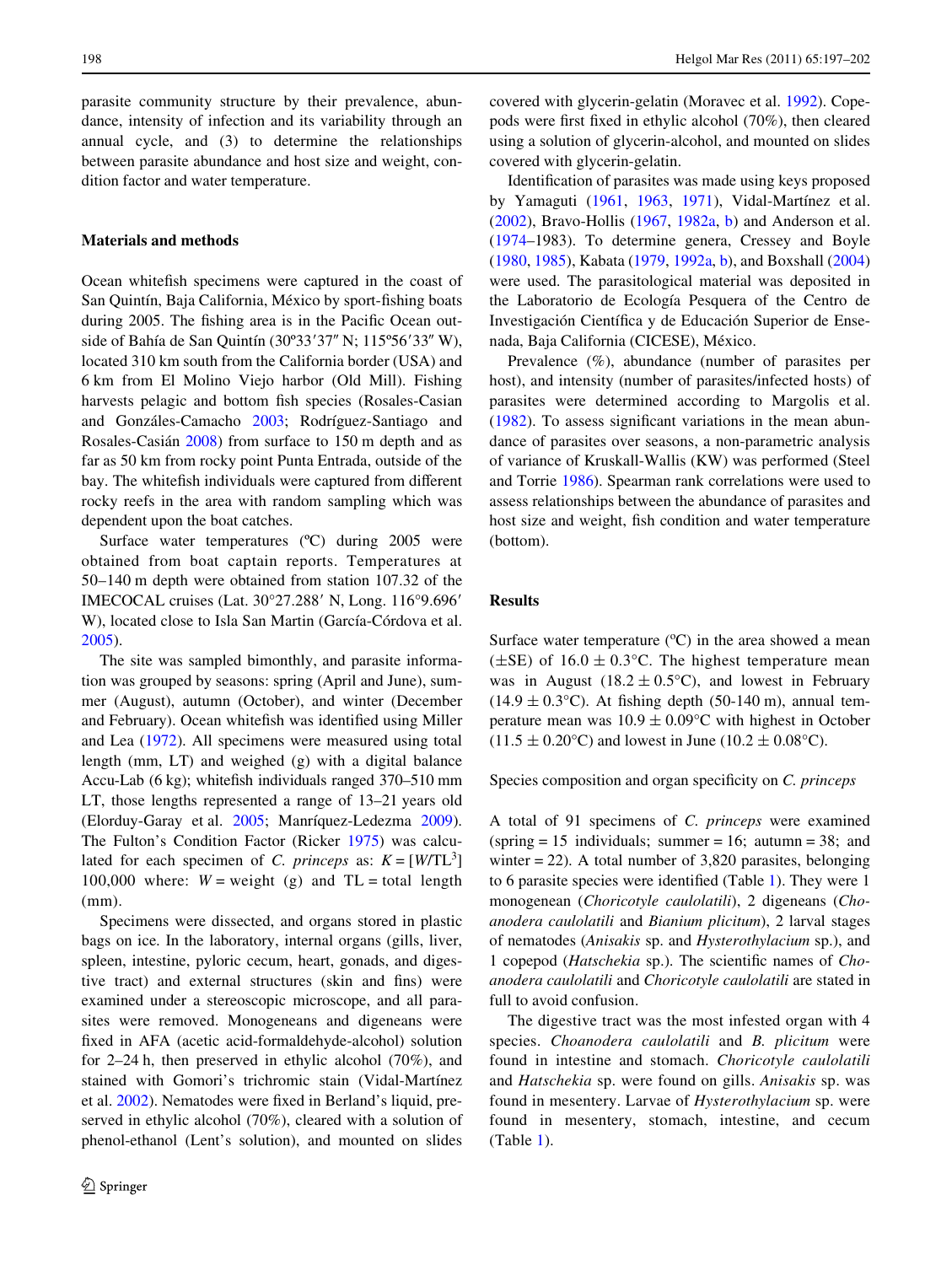<span id="page-2-0"></span>**Table 1** Characterization of parasitic infections of *Caulolatilus princeps* from the coasts of San Quintin, Baja California, Mexico

| Parasites               | NF | PF | <b>TNP</b> | P    | MA             | MI             | L           |
|-------------------------|----|----|------------|------|----------------|----------------|-------------|
| Monogenea               |    |    |            |      |                |                |             |
| Choricotyle caulolatili | 91 | 12 | 17         | 13.2 | $0.2 \pm 0.1$  | $2.6 \pm 1.3$  | G           |
| Digenea                 |    |    |            |      |                |                |             |
| Bianium plicitum        | 91 | 57 | 247        | 62.6 | $2.7 \pm 0.1$  | $4.9 \pm 1.1$  | I           |
| Choanodera caulolatili  | 91 | 34 | 108        | 37.3 | $1.3 \pm 0.1$  | $3.5 \pm 0.9$  | I, S        |
| Nematoda                |    |    |            |      |                |                |             |
| Anisakis sp.            | 91 | 84 | 1,113      | 92.3 | $12.4 \pm 4.7$ | $12.9 \pm 2.2$ | M           |
| Hysterothylacium sp.    | 91 | 78 | 1,462      | 85.7 | $16.5 \pm 3.5$ | $18.6 \pm 1.4$ | M, S, I, IC |
| Copepoda                |    |    |            |      |                |                |             |
| Hatschekia sp.          | 91 | 52 | 873        | 57.1 | $10.1 \pm 1.9$ | $20.3 \pm 7.8$ | G           |

Total number of fishes examined (*NF*), number of fishes parasitized (*PF*), total number of parasites per taxa (*TNP*), percentage of prevalence (*P*). Mean abundance (*MA*) and mean intensity (*MI*) of parasites ( $\pm$ SE) were calculated from mean values of seasons. Localization (*L*) in the host body; *G* Gills; *IC* Intestinal cecum; *S* Stomach; *I* Intestine; *M* Mesentery

#### Prevalence

The nematodes *Anisakis* sp. and *Hysterothylacium* sp. showed the highest prevalences (93.3 and 86.6%, respectively), and the monogenean *Choricotyle caulolatili* the lowest (13.3%); the species *B. plicitum*, *Anisakis* sp., and *Hysterothylacium* sp. had prevalences higher than 60% and were considered as principal species; *Hatschekia* sp. and *Choanodera caulolatili* were secondary species (58 and 38%, respectively), and *Choricotyle caulolatili* with a prevalence of 13.3% was considered a satellite species (Table [1\)](#page-2-0).

From late winter to autumn (February-October), *Anisakis* sp. showed a prevalence of 100% and a decrease (72%) in early winter (December) (Fig. [1](#page-3-0)a). Similarly, *Hysterothylacium* sp. exhibited prevalences of 100% from late winter to summer (from February to August), a slight decrease in autumn (95%, October), and an abrupt diminution in December (50%). The other species such as *Hatschekia* sp., *B. plicitum*, *Choanodera caulolatili,* and *Choricotyle caulolatili* showed an abrupt decrease in prevalence from spring to summer (Fig. [1a](#page-3-0)).

#### Abundance and intensity of parasites

The most abundant parasite species was *Hysterothylacium* sp. with a total of 1,462 individuals, and the lowest number was *Choricotyle caulolatili* with 17 individuals (Table [1](#page-2-0)). The overall mean abundance  $(\pm SE)$  of parasites on *C. princeps* was  $7.2 \pm 0.7$  ind/host, and seasonal mean abundances showed significant changes over time (Kruskall-Wallis,  $H = 22.20$ ,  $P = 0.0001$ . *Hysterothylacium* sp. showed the highest overall mean abundance (calculated from average values of seasons)  $(16.5 \pm 3.5 \text{ ind/host})$ , followed by *Anisakis* sp. (12.4  $\pm$  4.7 ind/host), *Hatschekia* sp. (10.1  $\pm$  1.9 ind/host), *B. plicitum*  $(2.7 \pm 0.1 \text{ ind/host})$ , *Choanodera*  *caulolatili*  $(1.3 \pm 0.1 \text{ ind/host})$ , and *Choricotyle caulolatili*  $(0.2 \pm 0.1 \text{ ind/host})$  $(0.2 \pm 0.1 \text{ ind/host})$  $(0.2 \pm 0.1 \text{ ind/host})$  (Fig. 1b).

The abundance of *Hysterothylacium* sp. was higher in late spring (21.6 ind/host) and lower in winter (7.8 ind/ host), while *Anisakis* sp. showed the highest abundance in spring (16.4 ind/host) and lowest in winter (5.5 ind/host) (Fig. [1b](#page-3-0)). With respect to species, only the mean abundances of *Anisakis* sp. showed significant changes (Kruskall-Wallis,  $H = 11.05$ ,  $P = 0.011$ ) with the seasons.

With respect to the intensity of parasite infection, the highest mean value was exhibited by *Hatschekia* sp.  $(20.3 \pm 7.8)$ , followed by *Hysterothylacium* sp.  $(18.6 \pm 1.4)$ , and *Anisakis* sp. (12.9  $\pm$  2.2); the rest of species had intensity values lower than 10 (Table [1](#page-2-0)). In the case of *Hatschekia* sp., the intensity increased from spring (14.6) to summer (40.2), which then decreased in winter (10.5). *Hysterothylacium* sp. showed the highest intensity in spring (21.6), followed by a decrease to the lowest (15.6) in winter (Fig. [1c](#page-3-0)). The rest of parasite species did not show important variations over time (Fig. [1c](#page-3-0)).

The Spearman rank correlations showed a significant positive correlation between prevalence and parasite abundance  $(r = 0.943, P < 0.05)$ . Also, a significant correlation between the abundance of the nematode *Hysterothylacium* sp. and the surface water temperature  $(r = 0.880, P < 0.05)$ was detected. In addition, a significant negative correlation was found between the overall parasite abundance and the 50–140 m depth temperature  $(r = -0.829, P < 0.05)$ . No correlations were found between the abundance of parasites with the host size and weight, and with fish condition.

## **Discussion**

Four parasite species had been reported for ocean whitefish: 2 monogeneans: *Choricotyle caulolatili* (as *Diclidophora*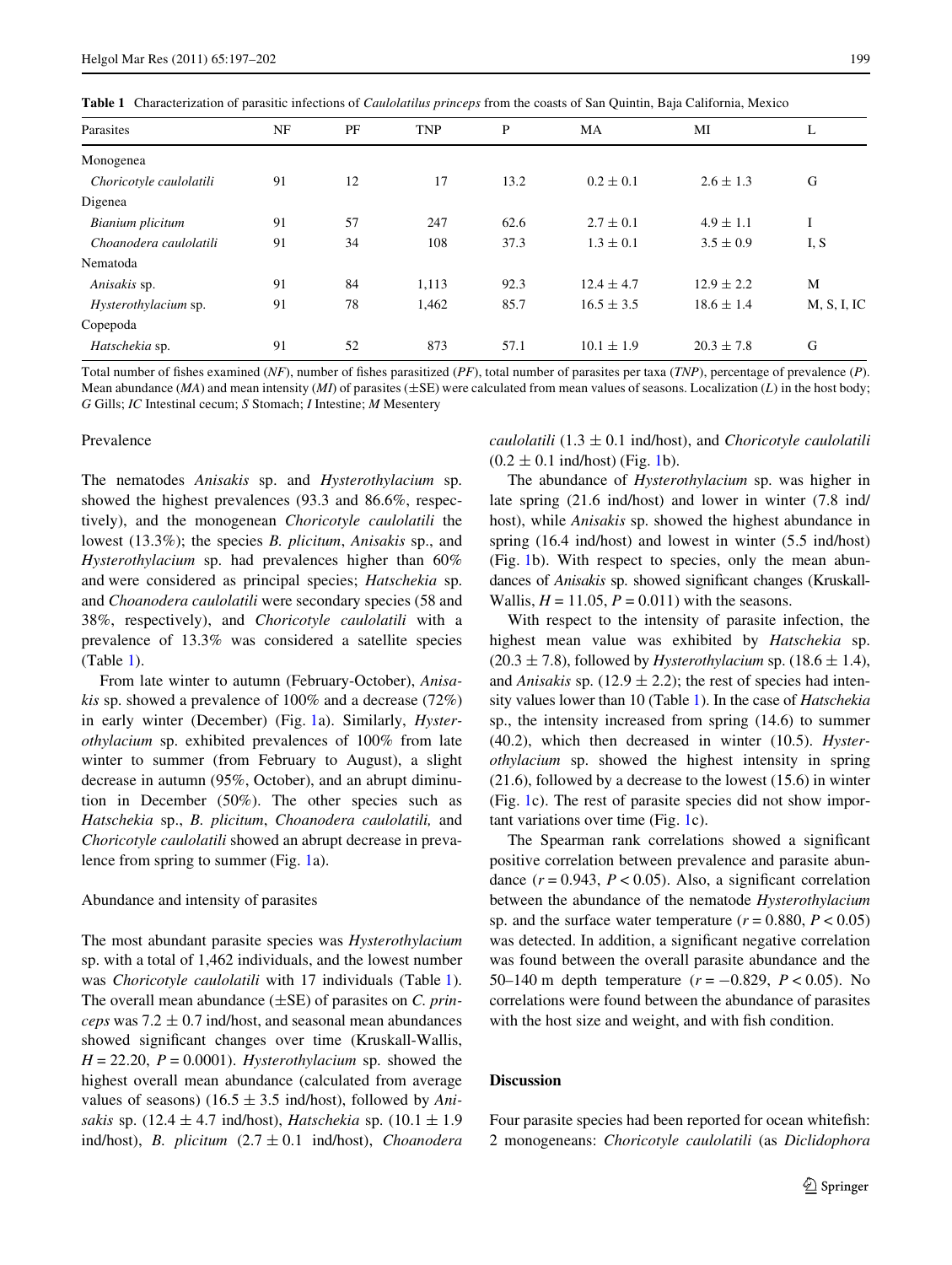

<span id="page-3-0"></span>**Fig. 1 a** Prevalence (%), **b** abundance (parasites/host) and **c** intensity of parasites on specimens of *Caulolatilus princeps* collected at San Quintín, Baja California, during an annual cycle, 2005

*caulolatili*, Meserve 1938) in Galapagos Islands (Merseve [1938](#page-5-18)) and *Jaliscia caballeroi* in Sonora Mexico (Bravo-Hollis [1982c\)](#page-4-15), 1 digenean: *Proctoeces magnorus* in Isla Cedros Baja California, Mexico (Winter-Howard [1959](#page-5-19)), and 1 parasitic copepod: *Brachiella gracilis* in Ensenada, Baja California, México (Causey [1960\)](#page-4-16). In our study, *Choanodera caulolatili*, *B. plicitum*, *Hysterothylacium* sp., *Choricotyle caulolatili,* and *Hatschekia* sp. constitute new geographical records and *Anisakis* sp., *B. plicitum*, *Hysterothylacium* sp., and *Hatschekia* sp. were new host records.

The parasite composition of *C. princeps* was represented by 6 species, where digeneans contributed with 2 species and 40% of the total individuals, this group of parasites are frequent in marine fishes (Rhode [1982](#page-5-20); Castillo-Sánchez et al. [1998;](#page-4-17) Sánchez-Ramírez and Vidal-Martínez [2002;](#page-5-1) Muñoz et al. [2006\)](#page-5-21).

The trematode species are common in marine and estuarine fishes of California, Oregon, and Washington (Love and Moser [1983\)](#page-5-22). In the estuarine fish *Mugil cephalus*, a trematode frequency of 50% was found, and similar values in Wshes from families Sciaenidae (*Leiostomus xanthurus* and *Micropogonias undulatus*), Scombridae (*Euthynnus lineatus*), and Khyphosidae (*Khyphosus elegans*) (Thoney [1993;](#page-5-23) León-Regagnon et al. [1997;](#page-5-24) Juárez-Arroyo and Salgado-Maldonado [1989](#page-4-18)). Parasite community structure may be influenced by factors such as the host biology, benthic habitat and territorial behavior (González and Poulin [2005](#page-4-19)).

The nematodes are important in fish parasitic diseases and are frequently found in different organs or microhabitats (Love and Moser, [1983;](#page-5-22) Alvarado-Villamar and Ruiz-Campos [1992](#page-4-20); Thoney [1993;](#page-5-23) Castillo-Sánchez et al. [1998](#page-4-17); Aloo et al. [2004](#page-4-21)). In the present study, parasites with high specificity were the ectoparasites *Choricotyle caulolatili* and *Hatschekia* sp., which were found on gills only; Anisakis sp. and *B. plicitum* were found in the mesentery and intestines, respectively. This specificity could be due to the kind of nutrients that these organs offer.

Larvae of *Hysterothylacium* sp. and *Anisakis* sp. were the most abundant parasites in the ocean whitefish and accounted for 67.4% of total parasites. Most parasite groups, which infect marine fishes, are at adult stages, indicating that fishes are important as final hosts rather than as intermediate hosts (Juárez-Arroyo and Salgado-Maldonado [1989](#page-4-18); Castillo-Sánchez et al. [1998](#page-4-17); León-Regagnon et al. [1997](#page-5-24)). Previous studies have suggested that some parasites of *C. princeps* come from larvae hosted in intermediate hosts such (mollusk gasteropods, cephalopods, fishes), which harbor mainly digeneans whose abundance depends on diet (Elorduy-Garay et al. [2005\)](#page-4-5). Furthermore, demersal fish studies indicated that many species are intermediate links in the marine food chain (Muñoz et al. [2006](#page-5-21); Oliva and Luque [1998;](#page-5-25) Cordeiro and Luque [2004](#page-4-22); Sánchez-Ramírez and Vidal-Martínez [2002\)](#page-5-1).

In this study, larvae of *Hysterothylacium* sp. showed higher values of prevalence (87%) and parasite intensity  $(18.5 \text{ parasites/fish infected})$  than those reported for *Hysterothylacium aduncum* in Chilean salmon farms (prevalence = 79.1%; mean intensity = 4.9 parasites/fish infected) (González [1998](#page-4-23)). A common pattern in marine fish is that parasite intensity shows variability by species complexity with low prevalences and abundances (Valtonen et al. [2001](#page-5-26); Tavares and Luque [2004](#page-5-27)).

Our study indicated that parasite abundance was not correlated with size of *C. princeps*; however, we did not analyze smaller sizes that are unavailable for sport-fishing.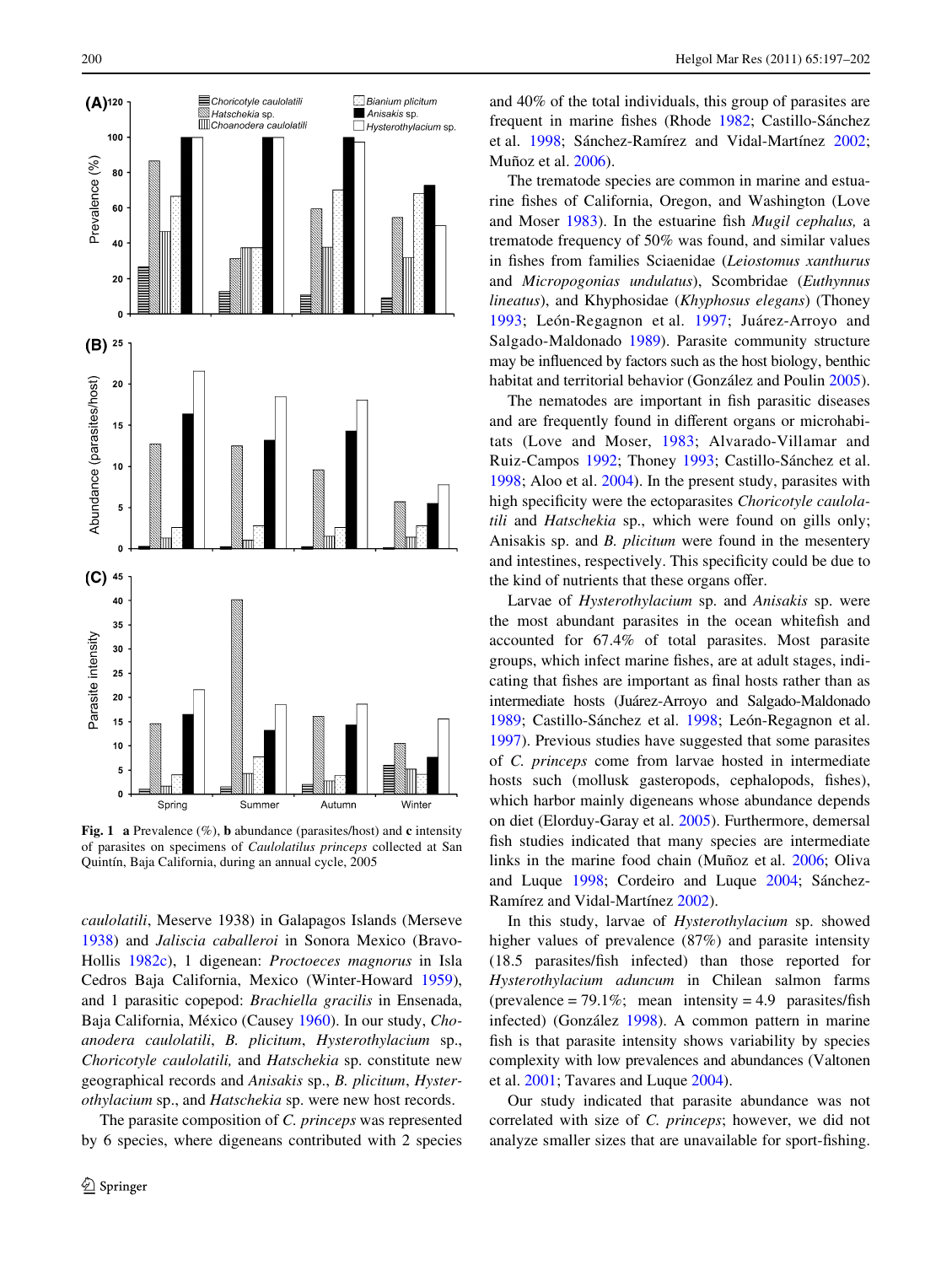Nevertheless, Poulin  $(2000)$  $(2000)$  documented a significant correlation between fish length and intensity of infection for cestodes, larval digeneans, and gnathiid isopods. The condition of *C. princeps* was also independent of number of parasites hosted. This independence was similar to brown trout (*Salmo trutta*) from Fernworthy, Devon, United Kingdom (Kennedy and Lie [1976](#page-5-29)), where the parasites did not alter the condition.

Finally, larvae of *Hysterothylacium* sp. and *Anisakis* sp. were relatively abundant in the ocean white fish and were important for the anthropocenoses that can develop. These parasite species can be infective to humans and cause Anisakiasis, and fish which have been infected with *Anisakis* spp. can produce an anaphylactic reaction in people who have become sensitized to immunoglobulin E (Domínguez-Ortega et al. [2001\)](#page-4-24). Therefore, we recommend not eating raw or inadequately cooked fish. The present study is the first parasitological record for this fish species in the northwestern coasts of Baja California. Further, our results on the prevalence, abundance, and intensity of parasites over an annual cycle helped us to diagnose the health status of this important marine fish for the region.

**Acknowledgments** This study was funded by the CICESE project: Analysis of the recreative sport-fishing catches from San Quintín, B.C., Mexico and by the UCMEXUS-CONACYT grant project: Baseline study of the nearshore non-reef fishes of Bahía de Los Angeles, Baja California, México, prior to proposed development. A. Rodríguez-Santiago thanks to CONACYT by the financial support (grant). We are grateful to Karen Englander (Faculty of Languages, University of Baja California) for her English review and editing of the manuscript and to F. Garcia-Vargas for his assistance with the identification of parasites. Authors also thanks to E. Fajer (CIAD-Unidad Mazatlan) and Gorgonio Ruiz (UABC) by providing us materials and equipment in their respective laboratories.

#### **References**

- <span id="page-4-21"></span>Aloo PA, Anam RO, Mwangi JN (2004) Metazoan parasites of some commercially important fish along the Kenyan coast. West Indian Ocean J Mar Sci 3:71–78
- <span id="page-4-20"></span>Alvarado-Villamar MR, Ruiz-Campos G (1992) Estudio comparativo del grado de infección de macroparásitos en seis especies de *Sebastes* (Pisces Scorpenidae) de la costa Noroccidental de Baja California, México. Cien Mar 18:79–92
- <span id="page-4-10"></span>Anderson RC, Chabaud AG, Willmott S (eds) (1974–1983) CIH keys to the nematode parasites of vertebrates, vol 1–10. Commonwealth Agricultural Bureaux, Farnham Royal, Bucks: England
- <span id="page-4-14"></span>Boxshall GA (2004) An introduction to copepod diversity. Ray Society Series 166. With SH. Halsey. 2 Parts, vols. The Ray Society of London, United Kingdom, p 940
- <span id="page-4-7"></span>Bravo-Hollis M (1967) Helmintos del Pacífico mexicano XXV. Descripción de tres monogéneos del Golfo de California. Anal Inst Biol Univ Nac Aut Méx Ser Zool 37:107–123
- <span id="page-4-8"></span>Bravo-Hollis M (1982a) Helmintos de peces del Pacífico mexicano XXXVII. Sobre seis especies conocidas de monogéneos del Suborden Microcotylinea Lebedev, 1972. Anal Inst Biol Univ Nac Aut Méx Ser Zool 52:1–12
- <span id="page-4-9"></span>Bravo-Hollis M (1982b) Helmintos de peces del Pacífico mexicano XXXIX. Estudio de Monogéneos del suborden Microcotylinea Levedev, 1972, con la presentación de una subfamilia y una especie nuevas. Anal Inst Biol Univ Nac Aut Méx Ser Zool 53:13–26
- <span id="page-4-15"></span>Bravo-Hollis M (1982c) Helmintos de peces del pacifico Mexicano. XXXIX. Dos subfamilias nuevas de Monogéneos de la familia Macrovalvitrematidae Yamaguti, 1963. Anal Inst Biol Univ Nal Aut Mex Ser Zool 52:27–38
- <span id="page-4-17"></span>Castillo-Sánchez E, Rosales-Casián J, Pérez-Ponce de León G (1998) Helminth parasites of *Paralychthys californicus* (Osteichthyes: Paralichthydae) in Estero de Punta Banda, Todos Santos Bay and San Quintín Bay, Baja California, México. Cien Mar 24:443–462
- <span id="page-4-16"></span>Causey D (1960) Parasitic Copepoda from Mexican coastal fishes. Bull Mar Sci Gulf Caribb 10:323–337
- <span id="page-4-22"></span>Cordeiro AS, Luque JL (2004) Community ecology of the metazoan parasites of Atlantic moonfish, *Selene setapinnis* (Osteichthyes: Carangidae) from the costal zone of the State of Rio de Janeiro, Brazil. Braz J Biol 64:399–406
- <span id="page-4-11"></span>Cressey R, Boyle-Cressey H (1980) Parasitic copepods of Mackereland tuna-like fishes (Scombridae) of the world. Smith Contrib Zool 311:54–61
- <span id="page-4-12"></span>Cressey R, Boyle-Cressey H (1985) *Holobomolochus* (Copepoda: Bomolochidae) redefined, with descriptions of three new species from the eastern pacific. J Crust Biol 5:717–727
- <span id="page-4-24"></span>Domínguez-Ortega J, Alonso-Llamazares A, Rodríguez L, Chamorro M, Robledo T, Bartolomé JM, Martínez-Cócera C (2001) Anaphylaxis due to hypersensitivity to *Anisakis simplex*. Int Arch Allergy Immunol 125:86–88
- <span id="page-4-0"></span>Dooley JK (1978) Systematics and biology of the tilefishes (Periformes: Branchisoterigidae and Malacanthidae) with description of two new species. NOAA technical report. NMFS Circular 411:25–27
- <span id="page-4-4"></span>Elorduy-Garay JF, Peláez-Mendoza AK (1996) Hábitos alimenticios de *Caulolatilus aYnis*, Gill 1865 (Perciformes:Branchiostegidae) en la Bahía de La Paz, B.C.S., México. Rev Biol Trop 44:241–249
- <span id="page-4-3"></span>Elorduy-Garay JF, Ramírez-Luna S (1994) Gonadal development and spawning of the ocean whitefish, *Caulolatilus princes* Jenys 1842 (Pises: Branchiosterigidae) in the Bay of La Paz, B.C.S., México. J Fish Biol 44:553–566
- <span id="page-4-2"></span>Elorduy-Garay JF, Ruiz-Córdova SS (1998) Age, growth, and mortality of *Caulolatilus affinis* (Osteichthyes: Branchiostegidae) from the Southern Gulf of California. Pac Sci 52:259–272
- <span id="page-4-5"></span>Elorduy-Garay JF, Ruiz-Córdova SS, Díaz JG (2005) Age, growth and mortality of *Caulolatilus princeps* (Pisces: Malacanthidae) from the southern Gulf of California. Hidrobiol 15:289–297
- <span id="page-4-6"></span>García-Córdova J, Robles-Pacheco JM, Gómez-Valdés J (2005) Informe de datos de CTD. Campaña IMECOCAL 0501/02. B/O Francisco de Ulloa. Enero 21-Febrero 10 de 2005. Informe Técnico, Departamento de Oceanografía Física CICESE, pp 132
- <span id="page-4-23"></span>González L (1998) The life cycle of *Hysterothylacium aduncum* (Nematoda: Anisakidae) in Chilean marine farms. Aquaculture 162:173–186
- <span id="page-4-19"></span>González MT, Poulin R (2005) Spatial and temporal predictability of the parasite community structure of a benthic marine fish along its distributional range. Int J Parasitol 35:1369–1377
- <span id="page-4-1"></span>Hammann GM, Rosales-Casián JA (1990) Taxonomía y estructura de la comunidad de peces del Estero de Punta Banda y Bahía de Todos Santos, B.C., México. In: Rosa-Vélez J, González-Farias (eds) Temas de Oceanografía Biológica en México. Universidad Autónoma de Baja California, Ensenada, p 337
- <span id="page-4-18"></span>Juárez-Arroyo AJ, Salgado-Maldonado G (1989) Helmintos de la ¨lisa¨ *Mugil cephalus* Lin en Topolobampo, Sinaloa, México. Anales del Instituto de Bilogía de la Universidad Nacional Autónoma de México 60:279–298
- <span id="page-4-13"></span>Kabata Z (1979) Parasitic copepoda of British fishes. Ray Society, London, p 468